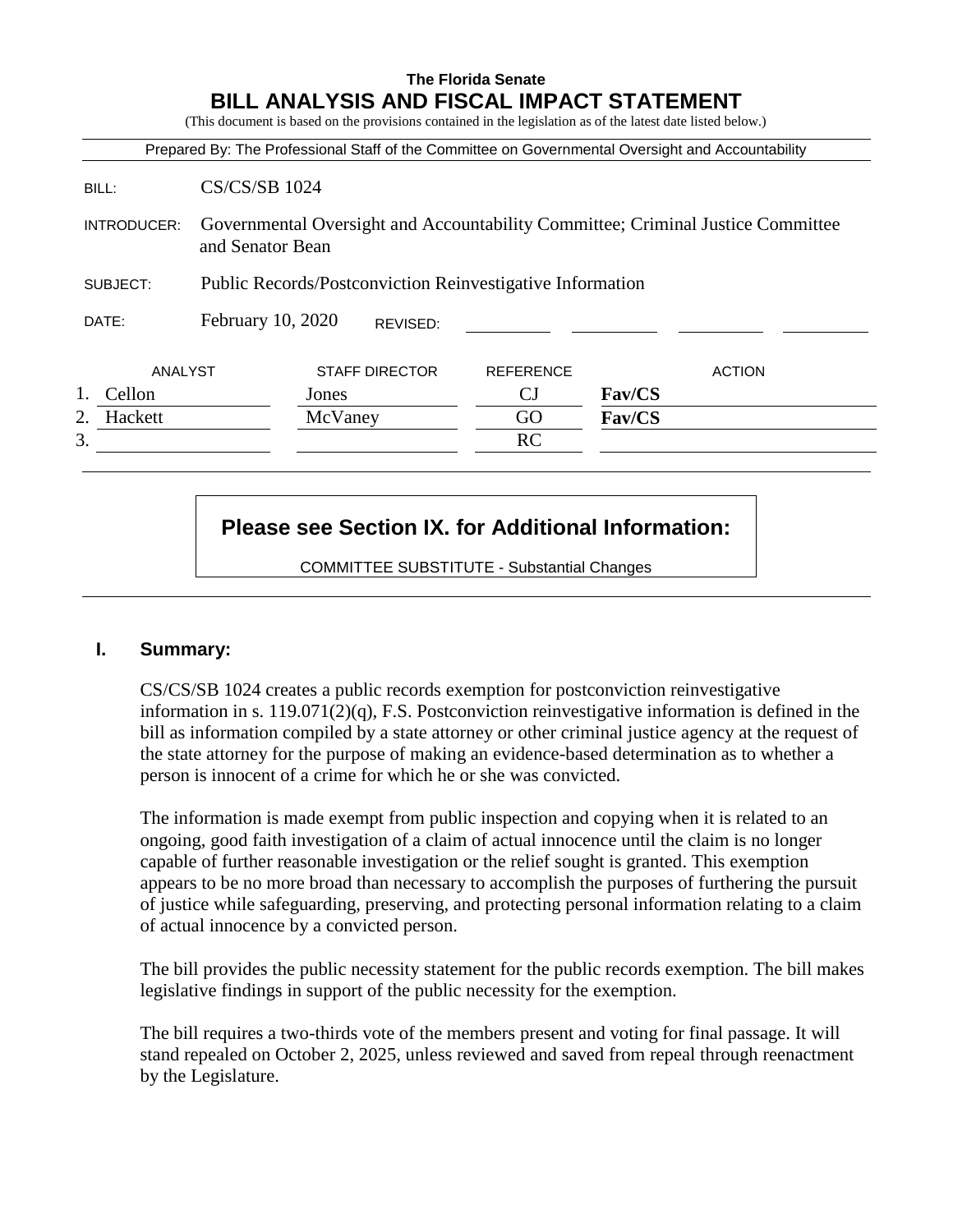The bill's fiscal impact is indeterminate. See Section V. Fiscal Impact Statement.

The bill takes effect July 1, 2020.

#### **II. Present Situation:**

#### **Access to Public Records - Generally**

The Florida Constitution provides that the public has the right to inspect or copy records made or received in connection with official governmental business.<sup>1</sup> The right to inspect or copy applies to the official business of any public body, officer, or employee of the state, including all three branches of state government, local governmental entities, and any person acting on behalf of the government.<sup>2</sup>

Additional requirements and exemptions related to public records are found in various statutes and rules, depending on the branch of government involved. For instance, s. 11.0431, F.S., provides public access requirements for legislative records. Relevant exemptions are codified in s. 11.0431(2)-(3), F.S., and the statutory provisions are adopted in the rules of each house of the legislature.<sup>3</sup> Florida Rule of Judicial Administration 2.420 governs public access to judicial branch records.<sup>4</sup> Lastly, ch. 119, F.S., provides requirements for public records held by executive agencies.

#### **Executive Agency Records – The Public Records Act**

Chapter 119, F.S., known as the Public Records Act, provides that all state, county, and municipal records are open for personal inspection and copying by any person, and that providing access to public records is a duty of each agency.<sup>5</sup>

A public record includes virtually any document or recording, regardless of its physical form or how it may be transmitted.<sup>6</sup> The Florida Supreme Court has interpreted the statutory definition of "public record" to include "material prepared in connection with official agency business which is intended to perpetuate, communicate, or formalize knowledge of some type.<sup>7</sup>

 $\overline{a}$ 

 $<sup>1</sup>$  FLA. CONST. art. I, s. 24(a).</sup>

<sup>2</sup> *Id*.

<sup>3</sup> *See* Rule 1.48, *Rules and Manual of the Florida Senate*, (2018-2020) and Rule 14.1, *Rules of the Florida House of Representatives*, Edition 2, (2018-2020).

<sup>4</sup> *State v. Wooten*, 260 So. 3d 1060 (Fla. 4th DCA 2018).

<sup>5</sup> Section 119.01(1), F.S. Section 119.011(2), F.S., defines "agency" as "any state, county, district, authority, or municipal officer, department, division, board, bureau, commission, or other separate unit of government created or established by law including, for the purposes of this chapter, the Commission on Ethics, the Public Service Commission, and the Office of Public Counsel, and any other public or private agency, person, partnership, corporation, or business entity acting on behalf of any public agency."

<sup>6</sup> Section 119.011(12), F.S., defines "public record" to mean "all documents, papers, letters, maps, books, tapes, photographs, films, sound recordings, data processing software, or other material, regardless of the physical form, characteristics, or means of transmission, made or received pursuant to law or ordinance or in connection with the transaction of official business by any agency."

<sup>7</sup> *Shevin v. Byron, Harless, Schaffer, Reid and Assoc., Inc*., 379 So. 2d 633, 640 (Fla. 1980).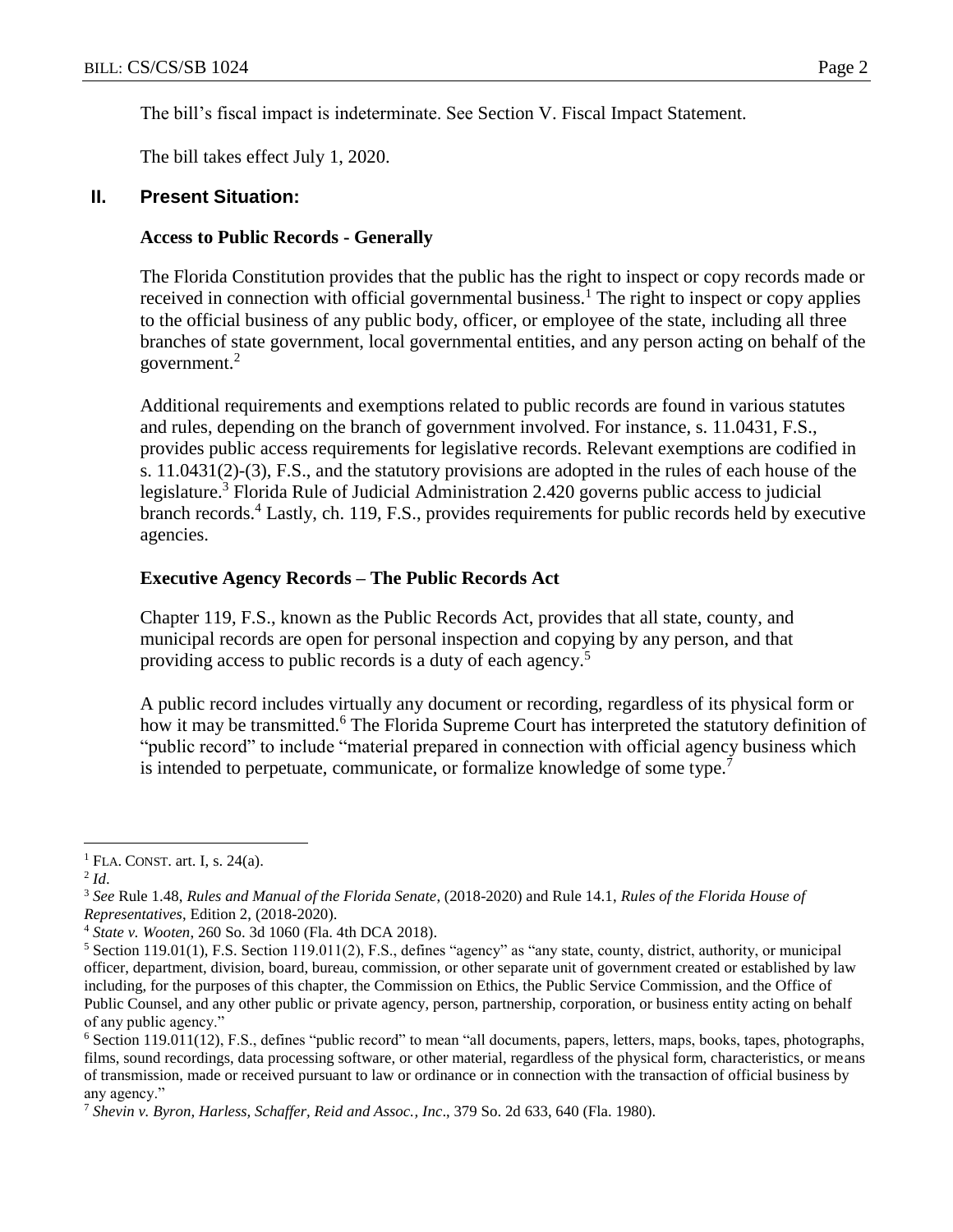The Florida Statutes specify conditions under which public access to public records must be provided. The Public Records Act guarantees every person's right to inspect and copy any public record at any reasonable time, under reasonable conditions, and under supervision by the custodian of the public record.<sup>8</sup> A violation of the Public Records Act may result in civil or criminal liability.<sup>9</sup>

The Legislature may exempt public records from public access requirements by passing a general law by a two-thirds vote of both the House and the Senate.<sup>10</sup> The exemption must state with specificity the public necessity justifying the exemption and must be no broader than necessary to accomplish the stated purpose of the exemption.<sup>11</sup>

General exemptions from the public records requirements are contained in the Public Records Act.<sup>12</sup> Specific exemptions often are placed in the substantive statutes relating to a particular agency or program.<sup>13</sup>

When creating a public records exemption, the Legislature may provide that a record is "exempt" or "confidential and exempt." Custodians of records designated as "exempt" are not prohibited from disclosing the record; rather, the exemption means that the custodian cannot be compelled to disclose the record.<sup>14</sup> Custodians of records designated as "confidential and exempt" may not disclose the record except under circumstances specifically defined by the Legislature.<sup>15</sup>

#### **Open Government Sunset Review Act**

The Open Government Sunset Review Act<sup>16</sup> (the Act) prescribes a legislative review process for newly created or substantially amended<sup>17</sup> public records or open meetings exemptions, with specified exceptions.<sup>18</sup> It requires the automatic repeal of such exemption on October 2nd of the fifth year after creation or substantial amendment, unless the Legislature reenacts the exemption.<sup>19</sup>

 $\overline{a}$ 

 $8$  Section 119.07(1)(a), F.S.

<sup>&</sup>lt;sup>9</sup> Section 119.10, F.S. Public records laws are found throughout the Florida Statutes, as are the penalties for violating those laws.

 $10$  FLA. CONST. art. I, s. 24(c).

<sup>11</sup> *Id*. *See, e.g.*, *Halifax Hosp. Medical Center v. News-Journal Corp.,* 724 So. 2d 567 (Fla. 1999) (holding that a public meetings exemption was unconstitutional because the statement of public necessity did not define important terms and did not justify the breadth of the exemption); *Baker County Press, Inc. v. Baker County Medical Services, Inc.*, 870 So. 2d 189 (Fla. 1st DCA 2004) (holding that a statutory provision written to bring another party within an existing public records exemption is unconstitutional without a public necessity statement).

<sup>&</sup>lt;sup>12</sup> *See, e.g.*, s. 119.071(1)(a), F.S. (exempting from public disclosure examination questions and answer sheets of examinations administered by a governmental agency for the purpose of licensure).

<sup>&</sup>lt;sup>13</sup> *See, e.g.*, s. 213.053(2)(a), F.S. (exempting from public disclosure information contained in tax returns received by the Department of Revenue).

<sup>14</sup> *See Williams v. City of Minneola*, 575 So. 2d 683, 687 (Fla. 5th DCA 1991).

<sup>15</sup> *WFTV, Inc. v. The School Board of Seminole*, 874 So. 2d 48 (Fla. 5th DCA 2004).

<sup>&</sup>lt;sup>16</sup> Section 119.15, F.S.

 $17$  An exemption is considered to be substantially amended if it is expanded to include more records or information or to include meetings as well as records. Section 119.15(4)(b), F.S.

 $18$  Section 119.15(2)(a) and (b), F.S., provide that exemptions that are required by federal law or are applicable solely to the Legislature or the State Court System are not subject to the Open Government Sunset Review Act.

<sup>&</sup>lt;sup>19</sup> Section 119.15(3), F.S.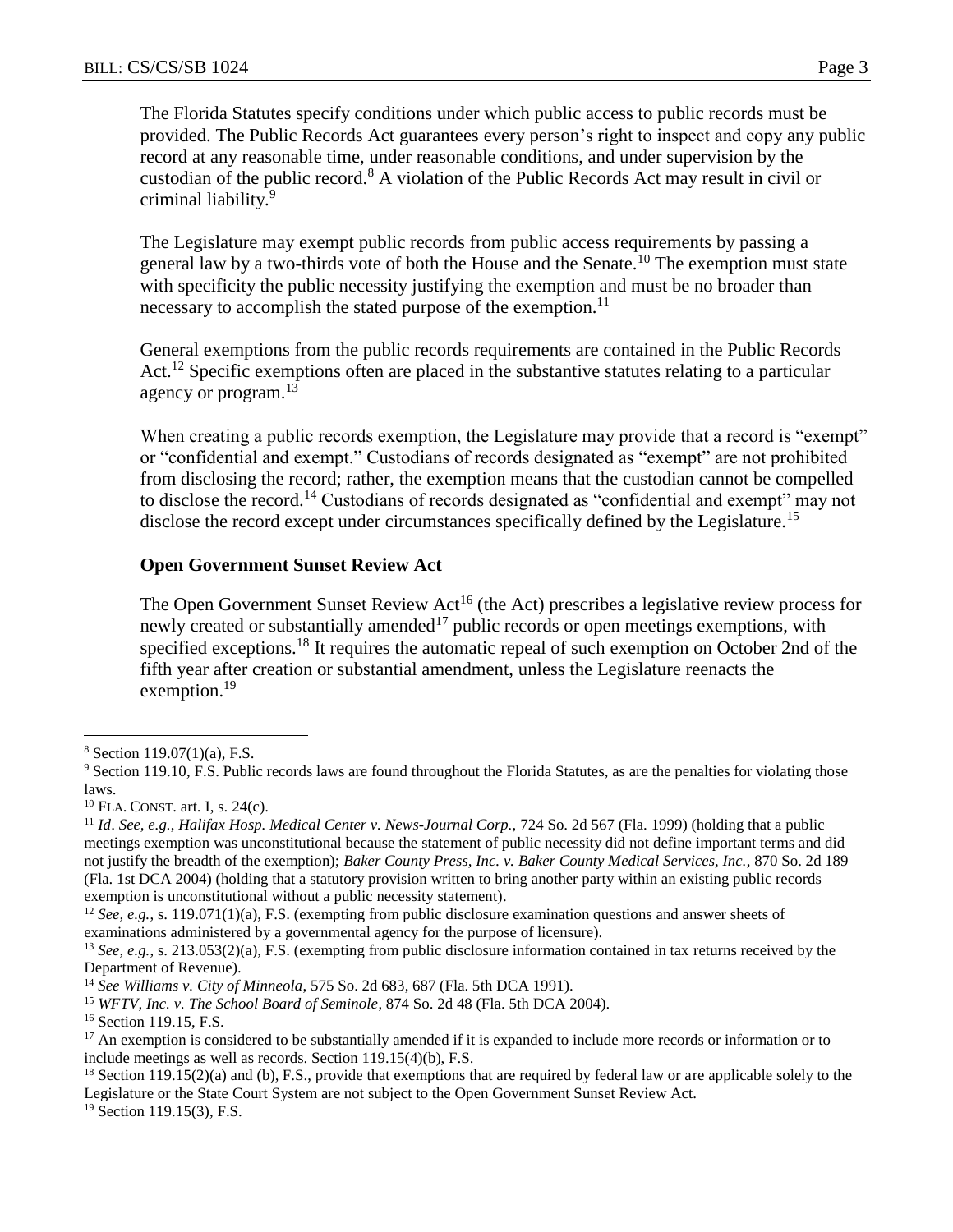The Act provides that a public records or open meetings exemption may be created or maintained only if it serves an identifiable public purpose and is no broader than is necessary.<sup>20</sup> An exemption serves an identifiable purpose if it meets one of the following purposes *and* the Legislature finds that the purpose of the exemption outweighs open government policy and cannot be accomplished without the exemption:

- It allows the state or its political subdivisions to effectively and efficiently administer a governmental program, and administration would be significantly impaired without the exemption; $^{21}$
- It protects sensitive, personal information, the release of which would be defamatory, cause unwarranted damage to the good name or reputation of the individual, or would jeopardize the individual's safety. If this public purpose is cited as the basis of an exemption, however, only personal identifying information is exempt;  $2^{2}$  or
- It protects information of a confidential nature concerning entities, such as trade or business secrets<sup>23</sup>

The Act also requires specified questions to be considered during the review process.<sup>24</sup> In examining an exemption, the Act directs the Legislature to carefully question the purpose and necessity of reenacting the exemption.

If the exemption is continued and expanded, then a public necessity statement and a two-thirds vote for passage are required.<sup>25</sup> If the exemption is continued without substantive changes or if the exemption is continued and narrowed, then a public necessity statement and a two-thirds vote for passage are *not* required. If the Legislature allows an exemption to sunset, the previously exempt records will remain exempt unless provided for by law.<sup>26</sup>

## **Agency Investigations**

Section 119.071(2), F.S., contains general exemptions from the public records law for agency investigations. For purposes of ch. 119, F.S., the term "agency" means:

"any state, county, district, authority, or municipal officer, department, division, board, bureau, commission, or other separate unit of government created or established by law including, for the purposes of this chapter, the Commission on Ethics, the Public Service Commission, and the Office of

 $\overline{a}$ 

- Whom does the exemption uniquely affect, as opposed to the general public?
- What is the identifiable public purpose or goal of the exemption?
- Can the information contained in the records or discussed in the meeting be readily obtained by alternative means? If so, how?
- Is the record or meeting protected by another exemption?
- Are there multiple exemptions for the same type of record or meeting that it would be appropriate to merge?

 $20$  Section 119.15(6)(b), F.S.

<sup>&</sup>lt;sup>21</sup> Section 119.15(6)(b)1., F.S.

<sup>&</sup>lt;sup>22</sup> Section 119.15(6)(b)2., F.S.

<sup>&</sup>lt;sup>23</sup> Section 119.15(6)(b)3., F.S.

<sup>&</sup>lt;sup>24</sup> Section 119.15(6)(a), F.S. The specified questions are:

What specific records or meetings are affected by the exemption?

<sup>25</sup> *See generally* s. 119.15, F.S.

<sup>&</sup>lt;sup>26</sup> Section 119.15(7), F.S.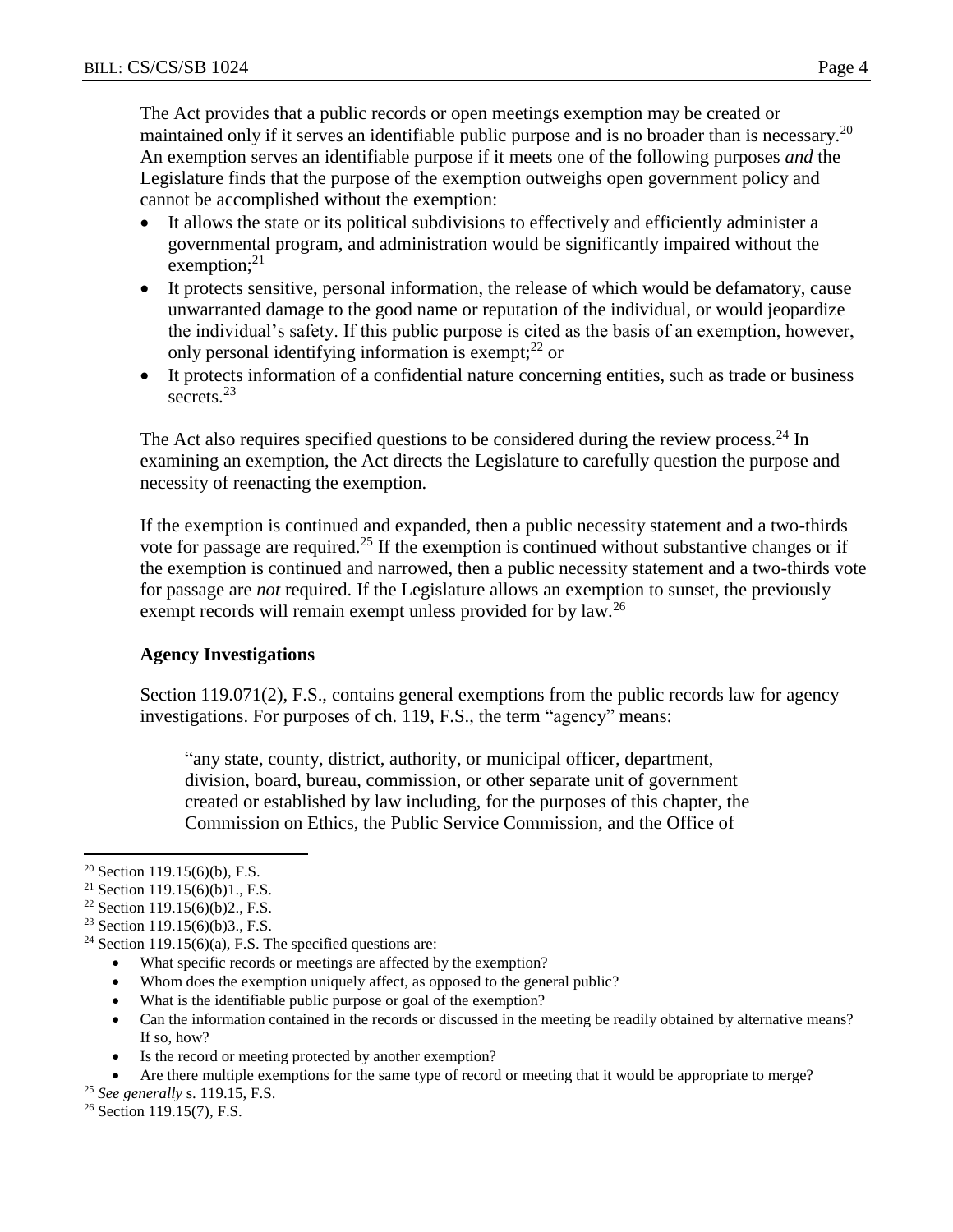Public Counsel, and any other public or private agency, person, partnership, corporation, or business entity acting on behalf of any public agency."<sup>27</sup>

## **Conviction Integrity Review Units**

Conviction Integrity Review (CIR) units are divisions of prosecutorial offices that work to prevent, identify, and correct false convictions. There were 44 CIR units in the United States in 2018, almost three times the number of just five years earlier. Fifty-eight CIR exonerations took place in 2018.<sup>28</sup>

Currently, four state attorney's offices in Florida have established CIR units within their offices. These offices are located in the:

- Fourth Circuit, covering Duval, Clay, and Nassau Counties;
- Ninth Circuit, covering Orange and Osceola Counties;
- Thirteenth Circuit, covering Hillsborough County; and
- Seventeenth Circuit, covering Broward County.<sup>29</sup>

The first state attorney's office to establish a CIR unit was the Fourth Circuit in early 2018. All four of the CIR units have essentially the same procedures in place which includes criteria a person must meet to warrant more than an initial screening. For example, the CIR units require that a person present a plausible claim of innocence, and some of the units report they rely upon an independent review panel of legal experts to work with the units to review and evaluate the cases under investigation.<sup>30</sup> Prior to 2018, Florida had 64 exonerations, including eight defendants who had been sentenced to death.<sup>31</sup>

The work of the Fourth Circuit's CIR unit resulted in the 2019 exoneration of two men, Clifford Williams and Nathan Myers, who were sentenced to life in prison for the 1976 Jacksonville murder of Jeanette Williams.<sup>32</sup> The CIR unit's investigation confirmed multiple alibi witnesses for the whereabouts of the two men at the time of the murder, and further confirmed that another man, Nathaniel Lawson, admitted to committing the murder. The CIR unit's investigation was able to independently confirm Lawson's presence at the scene at the time of the shooting.<sup>33</sup> Prior

<sup>28</sup> The National Registry of Exonerations, *Exonerations in 2018*, April 9, 2019, p. 2, available at <https://www.law.umich.edu/special/exoneration/Documents/Exonerations%20in%202018.pdf> (last visited January 24, 2020). <sup>29</sup> Office of the State Attorney for the Fourth Judicial Circuit, *Conviction Integrity Review*, available at [https://www.sao4th.com/about/programs-and-initiatives/conviction-integrity-review/;](https://www.sao4th.com/about/programs-and-initiatives/conviction-integrity-review/) Office of the State Attorney for the

Ninth Judicial Circuit, *Conviction Integrity Policy*, available at [https://www.sao9.net/conviction-integrity.html;](https://www.sao9.net/conviction-integrity.html) Section 119.011 Office of the State Attorney for the Thirteenth Circuit, *Conviction Review Unit*, available at

*Hubert Nathan Meyers, State of Florida v. Clifford Williams, Jr.*, March 28, 2019, p. 42, available at [https://secureservercdn.net/198.71.233.254/9c2.a8b.myftpupload.com/wp-](https://secureservercdn.net/198.71.233.254/9c2.a8b.myftpupload.com/wp-content/uploads/2019/03/CIR_Investigative_Report_FINAL_3.28.19_R.pdf)

[content/uploads/2019/03/CIR\\_Investigative\\_Report\\_FINAL\\_3.28.19\\_R.pdf](https://secureservercdn.net/198.71.233.254/9c2.a8b.myftpupload.com/wp-content/uploads/2019/03/CIR_Investigative_Report_FINAL_3.28.19_R.pdf) (last visited January 24, 2020). <sup>33</sup> *Id.*, at p. 4.

 $\overline{a}$  $27$  Section 119.011(2), F.S.

[https://www.sao13th.com/conviction-review-unit-cru/;](https://www.sao13th.com/conviction-review-unit-cru/) Office of the State Attorney for the Seventeenth Circuit, *Conviction Review Unit*, available at<http://www.sao17.state.fl.us/conviction-review.html> (all sites last visited January 24, 2020). <sup>30</sup> *Id.*

<sup>31</sup> The National Registry of Exonerations, *Exonerations in 2018*, April 9, 2019, p. 13, available at

<https://www.law.umich.edu/special/exoneration/Documents/Exonerations%20in%202018.pdf> (last visited January 24, 2020). <sup>32</sup> State Attorney's Office of the Fourth Judicial Circuit of Florida, *Conviction Integrity Investigation, State of Florida v.*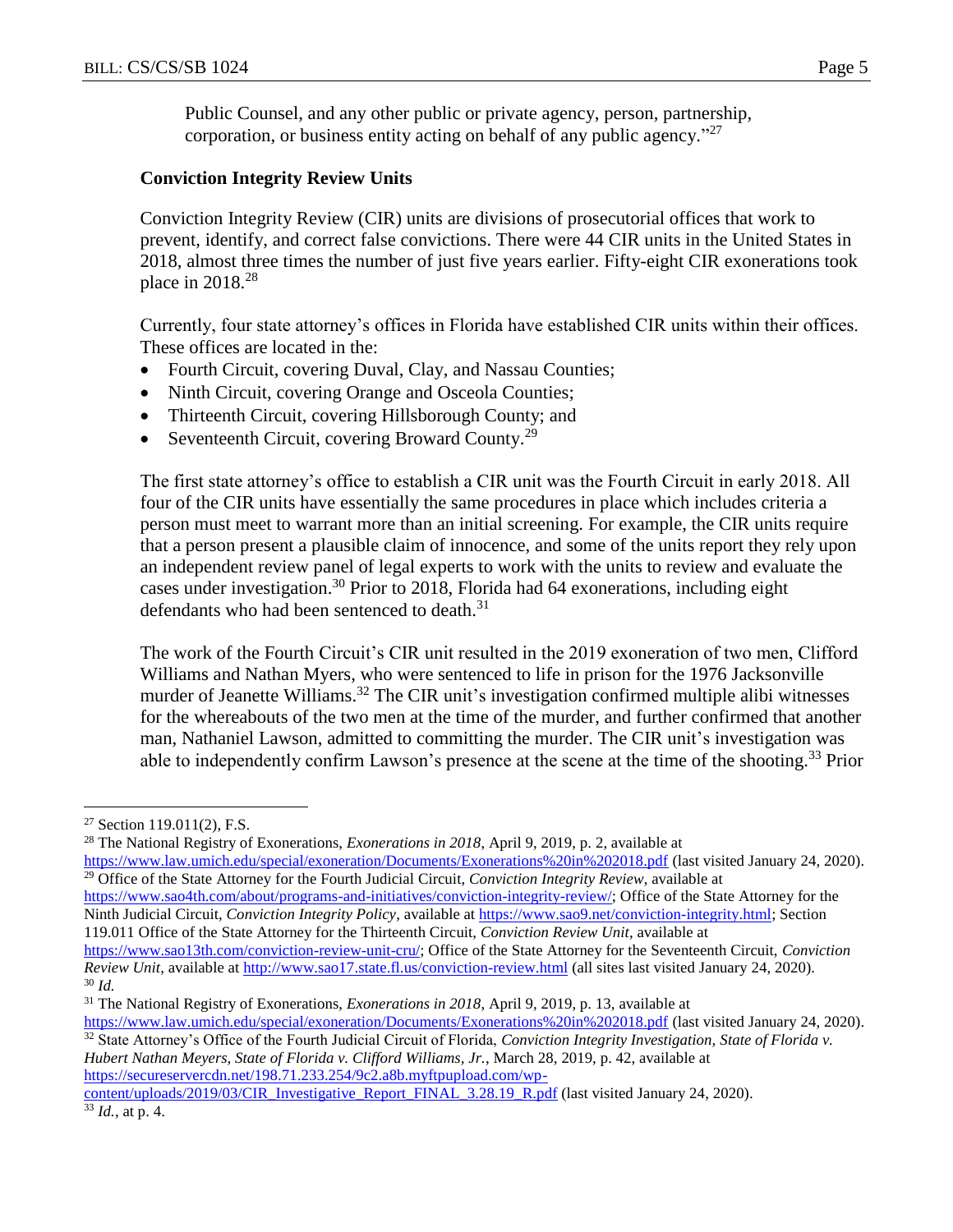$\overline{a}$ 

to Mr. Williams' and Mr. Myers' convictions and sentences being vacated by the 4th Circuit Court on March 28, 2019, they had served 42 years and 11 months in prison.<sup>34</sup>

Currently, the information gathered by CIR units is not considered exempt from the public records law.

#### **III. Effect of Proposed Changes:**

The bill creates a public records exemption for postconviction reinvestigative information in s. 119.071(2)(q), F.S.

Postconviction reinvestigative information is defined in the bill as information compiled by a state attorney or other criminal justice agency at the request of the state attorney for the purpose of making an evidence-based determination as to whether a person is innocent of a crime for which he or she was convicted.

The bill makes postconviction reinvestigative information exempt from s. 119.07(1), F.S., and s. 24(a), Art. I of the State Constitution when it is related to an ongoing, good faith investigation of a claim of actual innocence until the claim is no longer capable of further reasonable investigation or the relief sought is granted*.* This exemption appears to be no more broad than necessary to accomplish the purposes of furthering the pursuit of justice while safeguarding, preserving, and protecting postconviction reinvestigative information.

The bill provides a public necessity statement for the creation of the public records exemption stating:

The Legislature finds that it is a public necessity that postconviction reinvestigative information be made exempt from s. 119.07(1), Florida Statutes, and s. 24(a), Article I of the State Constitution if it is related to an ongoing, good faith investigation of a claim of actual innocence and remains exempt until the claim is no longer capable of further reasonable investigation or the relief sought is granted. Public release of postconviction reinvestigative information could result in the disclosure of sensitive information, such as the identity or location of an alternate suspect, a witness, or other evidence needed to exonerate a wrongfully convicted person, which could compromise the reinvestigation of a wrongfully convicted person's case. The Legislature further finds that it is necessary to protect this information in order to encourage witnesses, who might otherwise be reluctant to come forward, to be forthcoming with evidence of a crime. It is in the interest of pursuing justice for persons who may have been wrongfully convicted that all postconviction reinvestigative information be protected until investigation of the claim of actual innocence is concluded. The Legislature finds that the harm that may result from the release of such information outweighs any public benefit that may be derived from its disclosure, and it is in the interest of the public to safeguard, preserve, and protect

<sup>34</sup> The Florida Senate, *Senate Bill 28 Special Master's Final Report*, January 23, 2020, at p. 1-2, available at <http://www.flsenate.gov/Session/Bill/2020/28/Analyses/2020s00028.sm.PDF> (last visited January 25, 2020).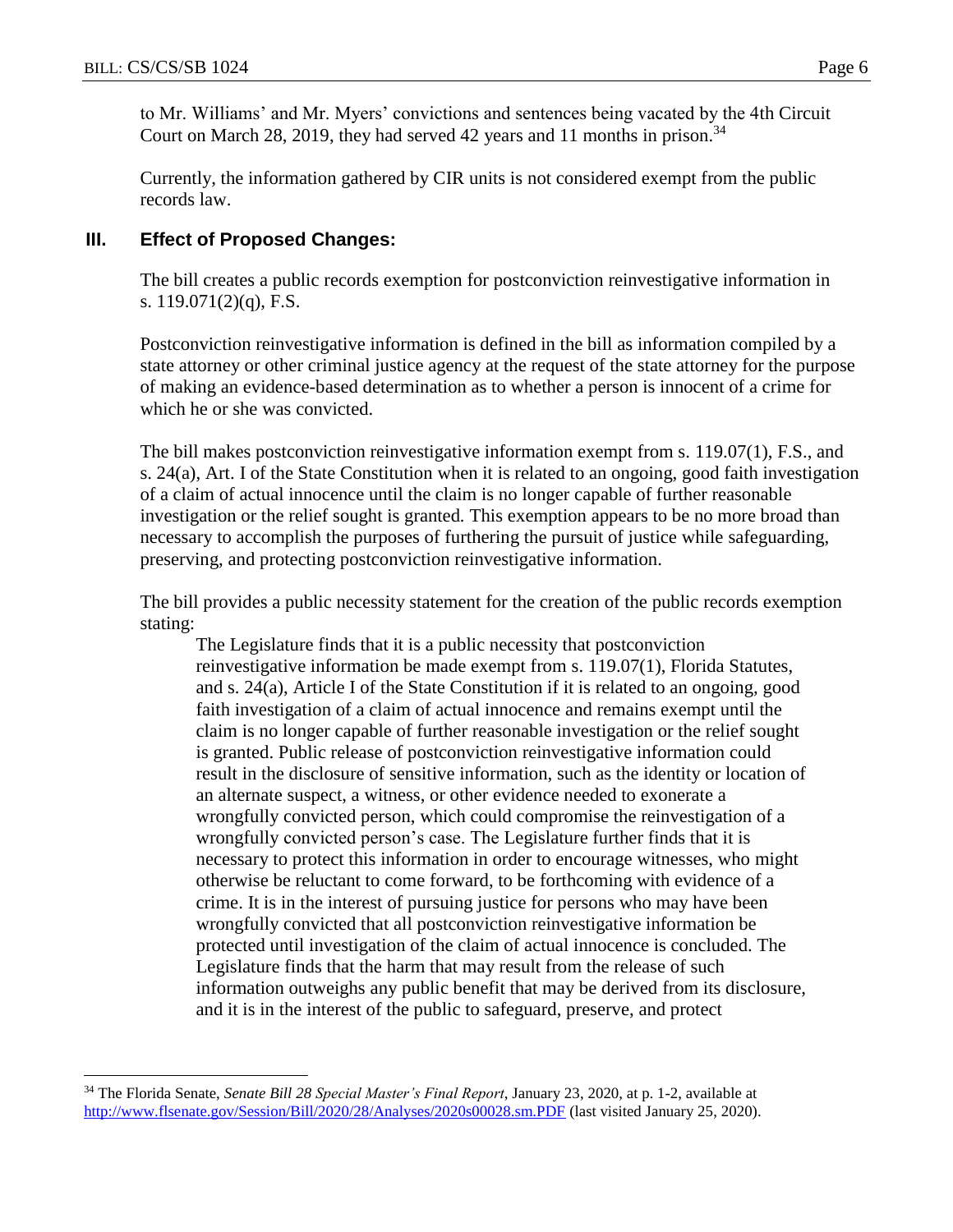information relating to a claim of actual innocence by a person who may have been convicted of a crime he or she did not commit.

The bill requires a two-thirds vote of the members present and voting for final passage. It will stand repealed on October 2, 2025, unless reviewed and saved from repeal through reenactment by the Legislature.

The bill takes effect July 1, 2020.

## **IV. Constitutional Issues:**

#### A. Municipality/County Mandates Restrictions:

Not applicable. The bill does not require counties or municipalities to spend funds or take action requiring the expenditure of funds, nor does it reduce the authority of counties or municipalities to raise revenue.

B. Public Records/Open Meetings Issues:

#### *Vote Requirement*

Article I, s. 24(c) of the State Constitution requires a two-thirds vote of the members present and voting for final passage of a bill creating or expanding an exemption to the public records requirements. This bill creates an exemption for postconviction reinvestigative information, as defined in the bill, in s.  $119.071(2)(q)$ , F.S., thus, the bill requires a two-thirds vote to be enacted.

#### *Public Necessity Statement*

Article I, s. 24(c) of the State Constitution requires a bill creating or expanding an exemption to the public records requirements to state with specificity the public necessity justifying the exemption. Section 2 of the bill contains a statement of public necessity for the exemption.

#### *Breadth of Exemption*

Article I, s. 24(c) of the State Constitution requires an exemption to the public records requirements to be no broader than necessary to accomplish the stated purpose of the law. The purpose of the law is to protect postconviction investigative information relating to a claim of actual innocence by a convicted person which may be developed or gathered during the investigation of the claim. This bill exempts the information for only as long as it is related to an ongoing, good faith investigation of a claim of actual innocence until the claim is no longer capable of further reasonable investigation or the relief sought is granted. The exemption does not appear to be broader than necessary to accomplish the purpose of the exemption.

C. Trust Funds Restrictions:

None.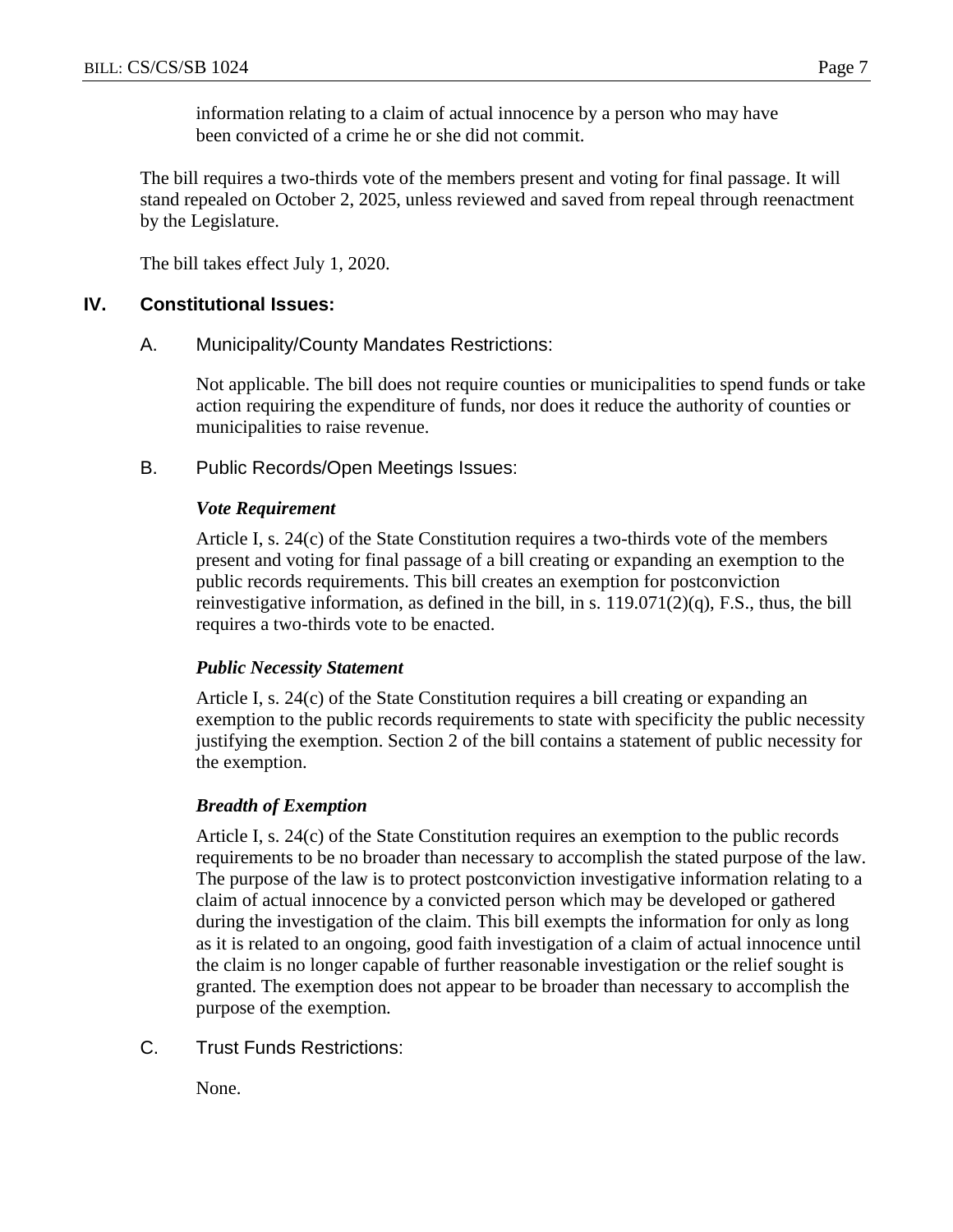D. State Tax or Fee Increases:

None.

E. Other Constitutional Issues:

None identified.

## **V. Fiscal Impact Statement:**

A. Tax/Fee Issues:

None.

B. Private Sector Impact:

None.

C. Government Sector Impact:

The Florida Public Defender Association, Inc., suggests that any workload issues associated with public defenders obtaining documents or information in the postconviction innocence claims addressed by the bill are "indeterminate."<sup>35</sup>

The Florida Department of Law Enforcement does not mention any fiscal impact to the agency from this bill. $36$ 

# **VI. Technical Deficiencies:**

None.

#### **VII. Related Issues:**

None.

 $\overline{a}$ 

#### **VIII. Statutes Affected:**

This bill substantially amends section 119.071 of the Florida Statutes.

<sup>35</sup> 2020 Bill Analysis, SB 1024, Florida Public Defender Association, Inc. (on file with the Senate Criminal Justice Committee).

<sup>&</sup>lt;sup>36</sup> 2020 Agency Bill Analysis SB 1024, Florida Department of Law Enforcement, December 5, 2019 (on file with the Senate Criminal Justice Committee).